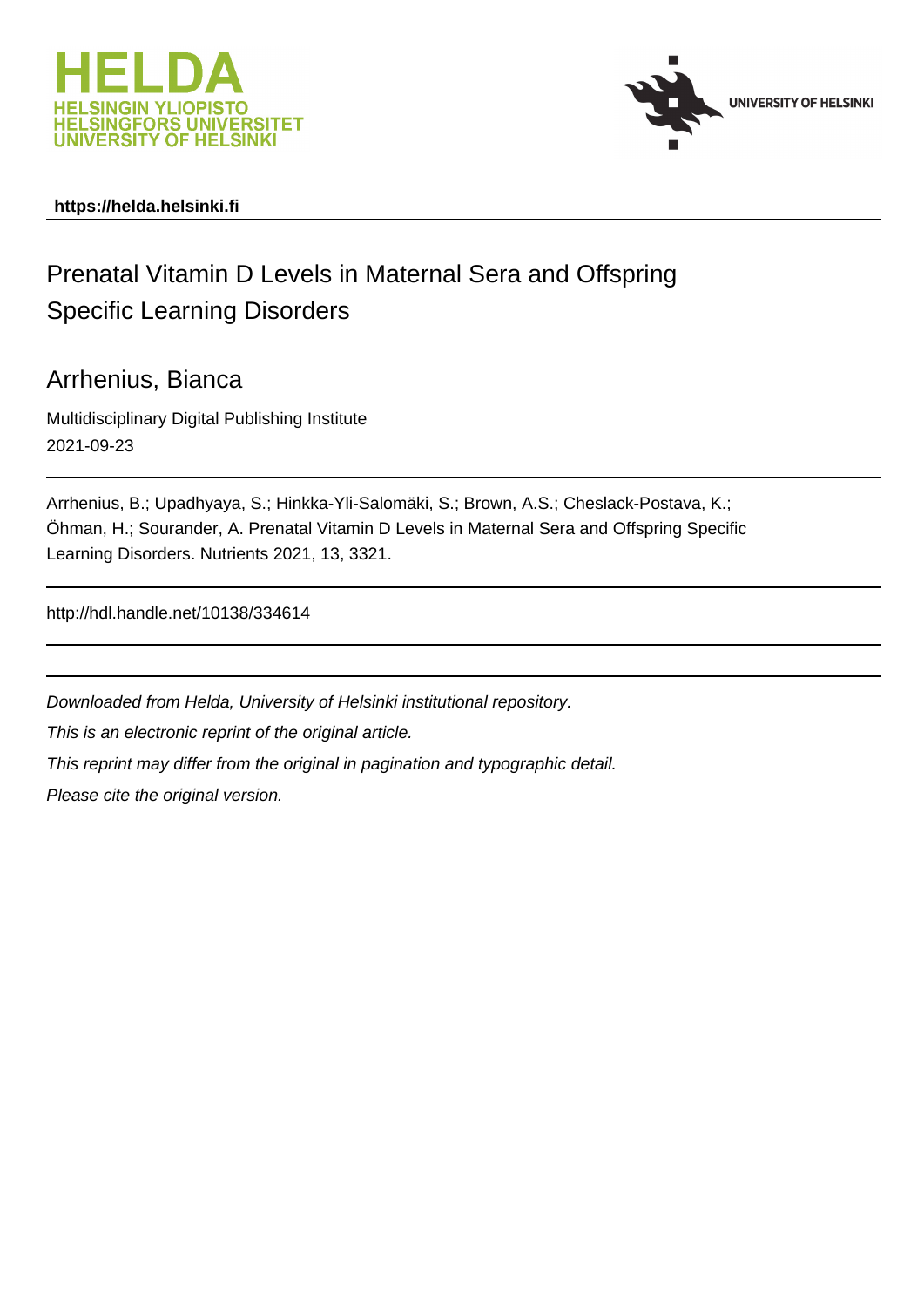

*Article*



# **Prenatal Vitamin D Levels in Maternal Sera and Offspring Specific Learning Disorders**

**Bianca Arrhenius 1,2,\* ,† [,](https://orcid.org/0000-0002-2715-1533) Subina Upadhyaya 1,2,†, Susanna Hinkka-Yli-Salomäki 1,2, Alan S. Brown 3,4 , Keely Cheslack-Postava <sup>3</sup> , Hanna Öhman 5,6 and Andre Sourander 1,2,7,\***

- <sup>1</sup> Department of Child Psychiatry, University of Turku, 20014 Turku, Finland; subina.upadhyaya@utu.fi (S.U.); sushys@utu.fi (S.H.-Y.-S.)
- 2 INVEST Research Flagship, University of Turku, 20014 Turku, Finland
- <sup>3</sup> Department of Psychiatry, New York State Psychiatric Institute, Columbia University, New York, NY 10032, USA; asb11@cumc.columbia.edu (A.S.B.); kc2497@cumc.columbia.edu (K.C.-P.)
- <sup>4</sup> Department of Epidemiology, Columbia University Mailman School of Public Health, New York, NY 10032, USA
- <sup>5</sup> Faculty of Medicine, University of Oulu, 90014 Oulu, Finland; hanna.ohman@ppshp.fi
- <sup>6</sup> Biobank Borealis of Northern Finland, Oulu University Hospital, 90014 Oulu, Finland
- <sup>7</sup> Department of Child Psychiatry, Turku University Hospital, 20521 Turku, Finland
- **\*** Correspondence: bianca.arrhenius@helsinki.fi (B.A.); andsou@utu.fi (A.S.)
- † Contributed equally as co-first authors.

**Abstract:** Recent evidence has suggested potential harmful effects of vitamin D deficiency during pregnancy on offspring brain development, for example, elevated risks for neuropsychiatric disorders. Findings on general cognition and academic achievement are mixed, and no studies have examined the effect of prenatal 25-hydroxyvitamin D (25(OH)D) levels on diagnosed specific learning disorders, which was the aim of this study. We examined a nested case–control sample from the source cohort of all singleton-born children in Finland between 1996 and 1997 (*n* = 115,730). A total of 1607 cases with specific learning disorders (mean age at diagnosis: 9.9 years) and 1607 matched controls were identified from Finnish nationwide registers. Maternal 25(OH)D levels were analyzed from serum samples collected during the first trimester of pregnancy and stored in a national biobank. Conditional logistic regression was used to test the association between maternal 25(OH)D and offspring specific learning disorders. There were no significant associations between maternal 25(OH)D levels and specific learning disorders when vitamin D was examined as a log-transformed continuous variable (adjusted OR 0.98, 95% CI 0.82–1.18, *p* = 0.84) or as a categorical variable (25(OH)D < 30 nmol/L: adjusted OR 1.03, 95% CI 0.83–1.28,  $p = 0.77$  compared to levels of >50 nmol/L), nor when it was divided into quintiles (adjusted OR for the lowest quintile 1.00, 95% CI 0.78–1.28, *p* = 0.99 compared to the highest quintile). This study found no association between low maternal 25(OH)D in early pregnancy and offspring specific learning disorders.

**Keywords:** learning disorder; reading; writing; math; prenatal; maternal; vitamin D

#### **1. Introduction**

Maternal vitamin D is essential for fetal growth and development, and prenatal exposure to vitamin D deficiency during a critical period of brain development may result in persistent functional alterations in the brain. Vitamin D receptors and vitamin D metabolizing enzymes are largely expressed in brain cells and tissues [1,2], where vitamin D regulates neurological functions [3]. Experimental animal studies have shown that vitamin D deficiency during gestation is associated with morphological changes in the brain [3,4]. In humans, maternal vitamin D deficiency has been associated with unfavorable pregnancy outcomes, including gestational diabetes [5], impaired offspring bone development [6], prematurity [7], and subsequent risk of delayed cognitive impairment and neuropsychiatric disorders [3]. A recent nationwide nested case–control study found that lower levels of



**Citation:** Arrhenius, B.; Upadhyaya, S.; Hinkka-Yli-Salomäki, S.; Brown, A.S.; Cheslack-Postava, K.; Öhman, H.; Sourander, A. Prenatal Vitamin D Levels in Maternal Sera and Offspring Specific Learning Disorders. *Nutrients* **2021**, *13*, 3321. [https://](https://doi.org/10.3390/nu13103321) [doi.org/10.3390/nu13103321](https://doi.org/10.3390/nu13103321)

Academic Editor: Bruce W. Hollis

Received: 19 August 2021 Accepted: 19 September 2021 Published: 23 September 2021

**Publisher's Note:** MDPI stays neutral with regard to jurisdictional claims in published maps and institutional affiliations.



**Copyright:** © 2021 by the authors. Licensee MDPI, Basel, Switzerland. This article is an open access article distributed under the terms and conditions of the Creative Commons Attribution (CC BY) license (https:/[/](https://creativecommons.org/licenses/by/4.0/) [creativecommons.org/licenses/by/](https://creativecommons.org/licenses/by/4.0/)  $4.0/$ ).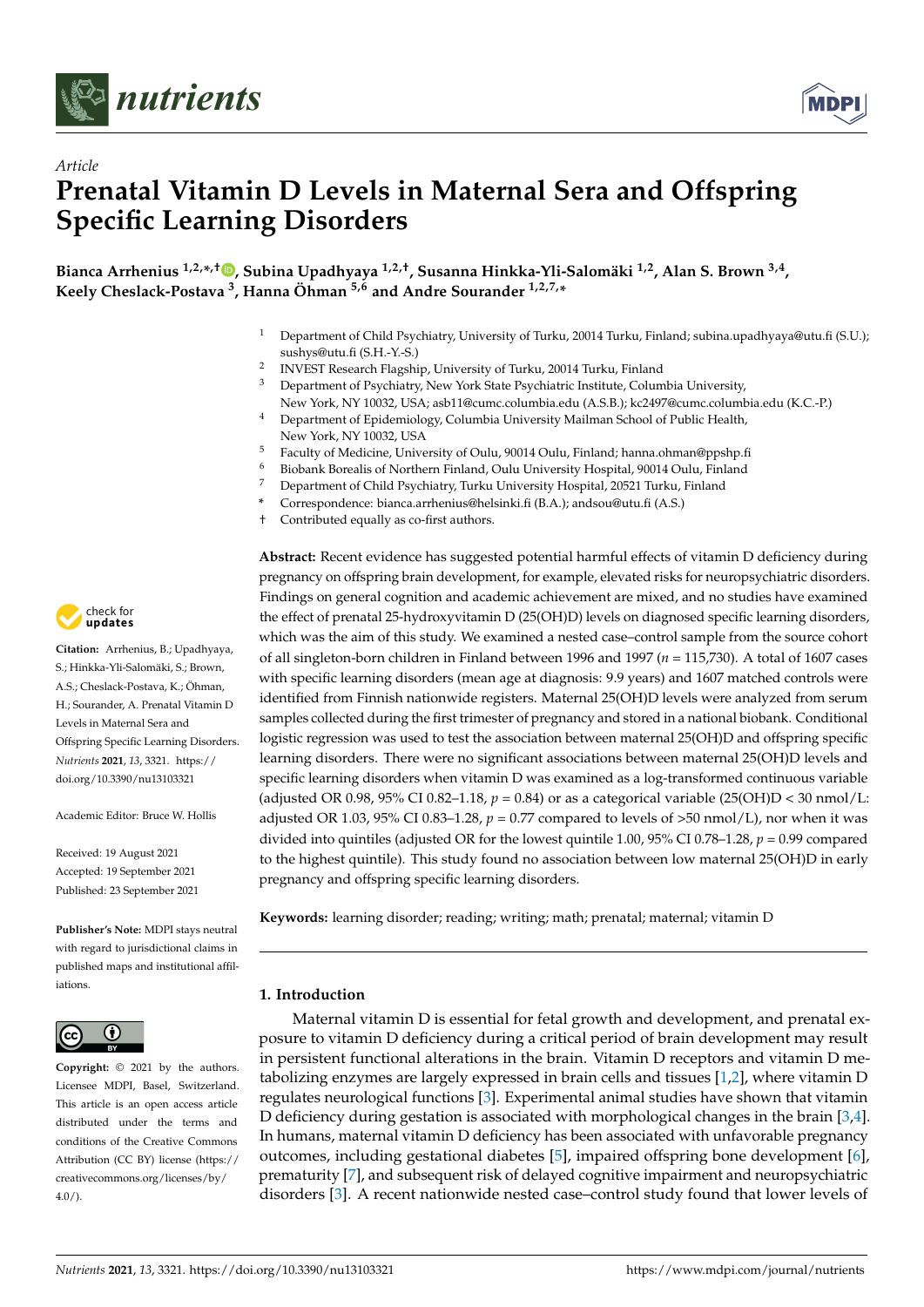prenatal vitamin D were associated with offspring autism spectrum disorders [8]. Furthermore, studies have shown significant associations between low prenatal vitamin D levels and offspring schizophrenia and attention deficit hyperactivity disorder (ADHD) [9,10]. However, no previous studies have examined the association between prenatal vitamin D levels and diagnosed specific learning disorders in offspring. Specific learning disorders refer to reading, writing, and arithmetic disorders, and they are common among children with prevalence estimates of 6–10% [11,12].

Although research on the association between measured maternal vitamin D and specific learning disorders is lacking, there are some studies on general cognitive and language development in children or adolescents. An Australian study [13] measured vitamin D from maternal sera in the 18th week of gestation and found an elevated risk of language impairment at ages 5 and 10 in offspring of vitamin D-deficient mothers. A Danish study [14] measured vitamin D levels from newborns and their intelligence quotient (IQ) at age 19 and discovered that the two lowest quintiles of vitamin D had slightly lower general IQ than those in the higher quintiles. A UK study including 422,512 children measured antenatal exposure to sunlight and found that the total amount of UVB light during pregnancy was inversely associated with the risk of a learning disability, with some evidence of a dose relationship [15]. The authors hypothesized the effect to be due to lower levels of vitamin D during periods with less sunlight. However, some other studies have not found associations between vitamin D and cognitive ability [16–19] or scholastic achievement [20] in school-aged children. Furthermore, a number of studies have examined developmental and cognitive outcomes in babies and toddlers with mixed findings [21–23]. The current evidence supports vitamin D supplementation during pregnancy to prevent gestational diabetes and low birthweight in offspring [24], but evidence is limited on the benefits of supplementation on cognitive outcomes in offspring [25]. The use of multiple micronutrient supplements during pregnancy has shown no beneficial effects on offspring cognitive outcomes [26].

To address the knowledge gap of studies on maternal vitamin D during pregnancy and offspring specific learning disorders, we conducted a nationwide nested case–control study based on Finnish national registers. The assessment of vitamin D during pregnancy was based on unique serum samples from mothers of children born 1996–1997 in Finland. The pregnancies included in the study took place before the national vitamin D food fortification policy was initiated in 2003 and the recommendations of vitamin D intake during pregnancy were increased in 2005 [27]. The aim was to study the association between vitamin D levels during early pregnancy and diagnosed specific learning disorders in offspring. Based on the findings of vitamin D deficiency and several neuropsychiatric disorders, as well as possible seasonality effects on learning disorders found in previous studies, we hypothesized that lower prenatal vitamin D levels would be associated with an increased risk of offspring learning disorders. This would have potential implications for preventive strategies, including vitamin D supplementation policies. Since specific learning disorders are so common, increased prevention would have a significant public health impact. Moreover, it might benefit less advantaged populations in particular, for example, immigrants and the socially disadvantaged, who may be affected by both vitamin D deficiency [28,29] and learning disorders [30,31].

#### **2. Materials and Methods**

This work is part of a national nested case–control study that includes all singleton live births in Finland from 1996 to 2007. For this study, we included a subset of children born in 1996–1997 with diagnoses available from the Care Register for Health Care (CRHC) by the end of 2012. The ethical approval for the study was provided by the Ethics Committee of the Hospital District of Southwest Finland, by the data protection authorities at the National Institute for Health and Welfare, and by the Institutional Review Board of the New York State Psychiatric Institute.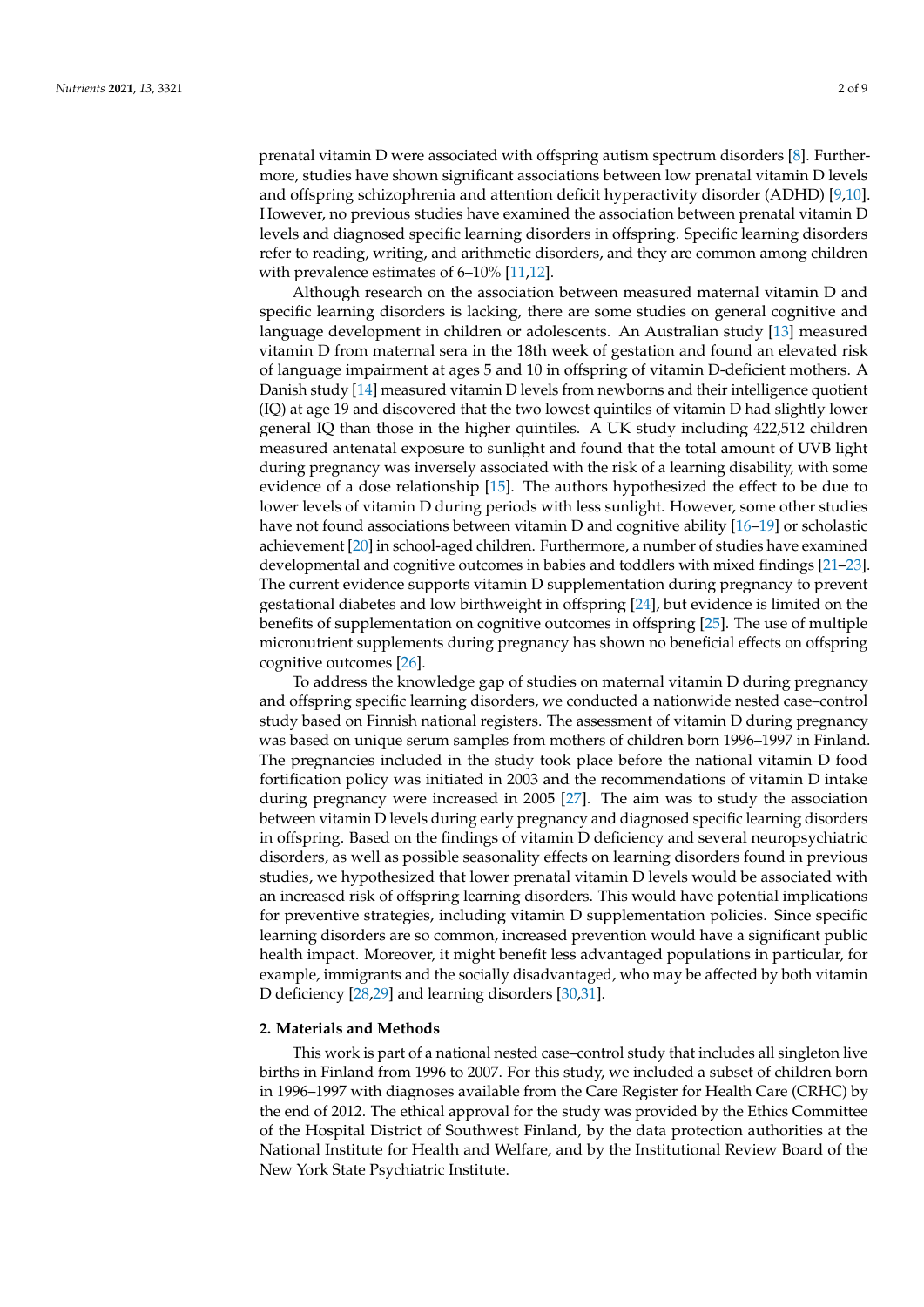#### *2.1. Finnish Maternity Cohort*

The Finnish Maternity Cohort (FMC) includes two million maternal serum samples, which were collected mainly in the first trimesters of pregnancy (5th to 95th percentile: months 2–4 of pregnancy) from almost one million pregnancies. Informed consent was obtained for the collection of prenatal serum specimens at maternity clinics for routine screening of congenital infections. The remaining 1–3 mL of the sample from each mother was then stored at  $-25$  °C in a protected biorepository at Biobank Borealis in Oulu, Finland, and made available for scientific research. The unique personal identification code, which is assigned to all Finnish residents, was used to link the FMC samples with other Finnish registers.

#### *2.2. National Registers*

The CRHC was used to identify all the cases, by detecting registered diagnoses of specific learning disorders by the end of 2012. In the CRHC, inpatient diagnoses from specialized services have been available since 1967 and outpatient diagnoses since 1998. The diagnoses in the CRHC are recorded according to the International Classification of Diseases (ICD) classification: ICD-8 from 1969 to 1986, ICD-9 from 1987 to 1995, and ICD-10 since 1996. The CRHC also provided information on parental psychopathology. The Finnish Maternity Birth Register (FMBR) was used to extract variables related to maternal health and pregnancy, delivery, and newborn health. The Digital and Population Data Services Agency (DVV, formerly known as the Finnish Population Register Centre) was used to identify the controls and to obtain information on the subjects' parents. The DVV manages the demographic information of everyone living in Finland, which includes the name, personal identification code, address, native language, citizenship, family information, and date of birth and death.

#### *2.3. Information on Cases and Controls*

The cases were born between 1.1.1996 and 31.12.1997 and diagnosed with a specific learning disorder (ICD-10: F81.x) by 31.12.2012 in the CRHC. Cases with comorbid autism spectrum disorder (ASD, F84) and/or intellectual disability (ID, F70–79) were excluded. In Finland, learning disorders are usually diagnosed in publicly funded outpatient clinics of pediatric neurology, pediatrics, or child psychiatry. If learning disorders are suspected in schools or primary care, children are typically examined first by the school psychologist and then, if needed, referred to specialized services for diagnosis. The procedure includes standardized psychological tests and has been described previously [30].

In addition to the main outcome, which was any specific learning disorder diagnosis (F81.x), we also stratified cases into mutually exclusive subgroups of specific learning disorders. These included: reading disorder (F81.0); spelling disorder (F81.1); arithmetic disorder (F80.2); and a mixed group consisting of mixed scholastic disorders (F80.3), other scholastic disorders (F80.8), unspecified scholastic disorders (F80.9) and multiple diagnoses of reading, spelling, and arithmetic disorders (F81.0, F81.1, and F80.2). Furthermore, because of previous associations found between vitamin D deficiency and offspring ADHD, we stratified the specific learning disorder cases according to the presence of comorbid  $ADHD$  (F90.x).

The cases were matched with single controls who did not have a diagnosis of speech/ language, learning, or coordination disorder (F80–83), ASD, or ID by date of birth  $(\pm 30 \text{ days})$ and gender. Furthermore, the controls were born, alive, and residing in Finland at the time of the corresponding case's diagnosis.

#### *2.4. Maternal Serum 25(OH)D Assay*

The measurement of maternal serum 25(OH)D was performed blind to case–control status using a chemiluminescence microparticle immunoassay (CMIA) by an Architect i2000SR automatic analyzer (Abbott Diagnostics). The procedure has previously been described in detail [10,32].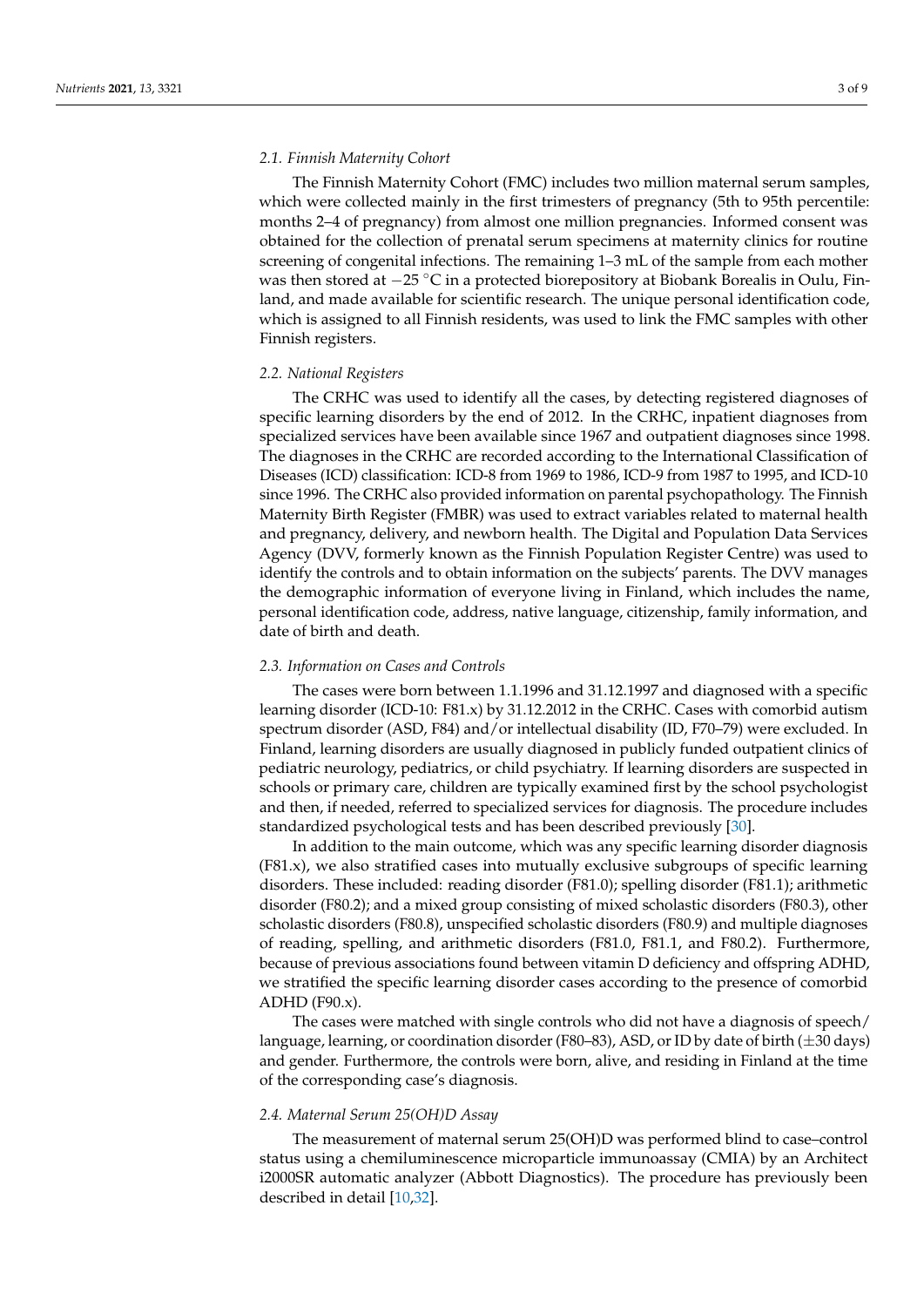#### *2.5. Covariates*

Covariates that have been associated with maternal vitamin D levels and offspring learning disorders in previous studies were initially selected [24,28,29,33,34]. Information on maternal smoking, age, number of previous births, and socioeconomic status (SES), as well as offspring gestational age, birth weight, and Apgar score, were obtained from the FMBR, maternal immigrant status from the DVV, and the season and gestational week of blood draw from the FMC. Data on maternal and paternal psychopathology and history of maternal substance abuse were obtained from the CRHC. For the classification of the covariates, see Supplementary Table S1.

#### *2.6. Statistical Analysis*

First, we examined maternal vitamin D as a continuous variable, which was natural log transformed before the analyses due to a skewed distribution. Next, we categorized the maternal vitamin D levels into quintiles, with cutoff points that were based on the distribution of maternal vitamin D in the control group. Furthermore, maternal vitamin D was categorized based on clinical categories: (1) deficient  $(25(OH)D < 30 \text{ nmol/L})$ , (2) insufficient  $(25(OH)D 30-49.9 \text{ nmol/L})$ , and (3) sufficient levels of vitamin D $(25(OH)D > 50 \text{ nmol/L})$  [35]. The highest quintile and the sufficient category served as reference groups. We used the continuous measure of maternal vitamin D as the exposure variable in the sensitivity analyses of specific learning disorder subgroups and ADHD comorbidity.

The associations between the covariates and (1) maternal 25(OH)D among controls and (2) specific learning disorders were tested with Student's T- and F-tests for continuous covariate variables or Pearson chi-square tests for categorical variables. Covariates were included in the adjusted model if they were associated with both exposure and outcome at *p* < 0.1 [36]. A chi-square test was used to test the possible gender interaction for the association between continuous maternal vitamin D and specific learning disorders as well as the collinear association of maternal SES and smoking. We used conditional logistic regression for matched pairs to calculate odds ratios (ORs) with 95% confidence intervals (CIs). Statistical significance was based on  $p < 0.05$  in all other analyses except for the covariate testing. SAS software was used to perform the statistical analyses (SAS 9.4, SAS Institute, Cary, NC, USA).

#### **3. Results**

Among all 115,730 singleton-born children in Finland between 1 January 1996 and 31 December 1997, 2174 children were diagnosed with a specific learning disorder in specialized health care by the end of 2012. Of these children, 81 (3.7%) had ID, 111 (5.1%) had ASD, and 11 (0.5%) had both ID and ASD and were therefore excluded. Of the remaining 1971 cases with a specific learning disorder, 1621 cases and the equal number of controls had a maternal serum sample available in the FMC collection. We further excluded 14 case–control pairs because of ID and/or ASD diagnoses among the controls. The final sample comprised 1607 cases and 1607 controls.

The mean age at specific learning disorder diagnosis was 9.9 years (standard deviation, SD 2.9). Among the 1607 cases and controls, 1129 (70.3%) were male and 478 (29.7%) were female. The median maternal 25(OH)D level was 39.3 nmol/L (SD 18.0; range 10.8– 146.8 nmol/L) for cases and 39.9 nmol/L (SD 17.9; range  $10.0-174.0$  nmol/L) for controls. The mean gestational week of maternal blood collection was 11.0 (SD 3.5) for cases and 10.6 (SD 3.1) for controls. Maternal gestational diabetes mellitus was reported in 4.79% of the case pregnancies and 2.61% of the control pregnancies, and pre-eclampsia was reported in 0.75% and 0.37%, respectively. The distribution of maternal 25(OH)D categorized into quintiles among cases and controls is presented in Figure 1.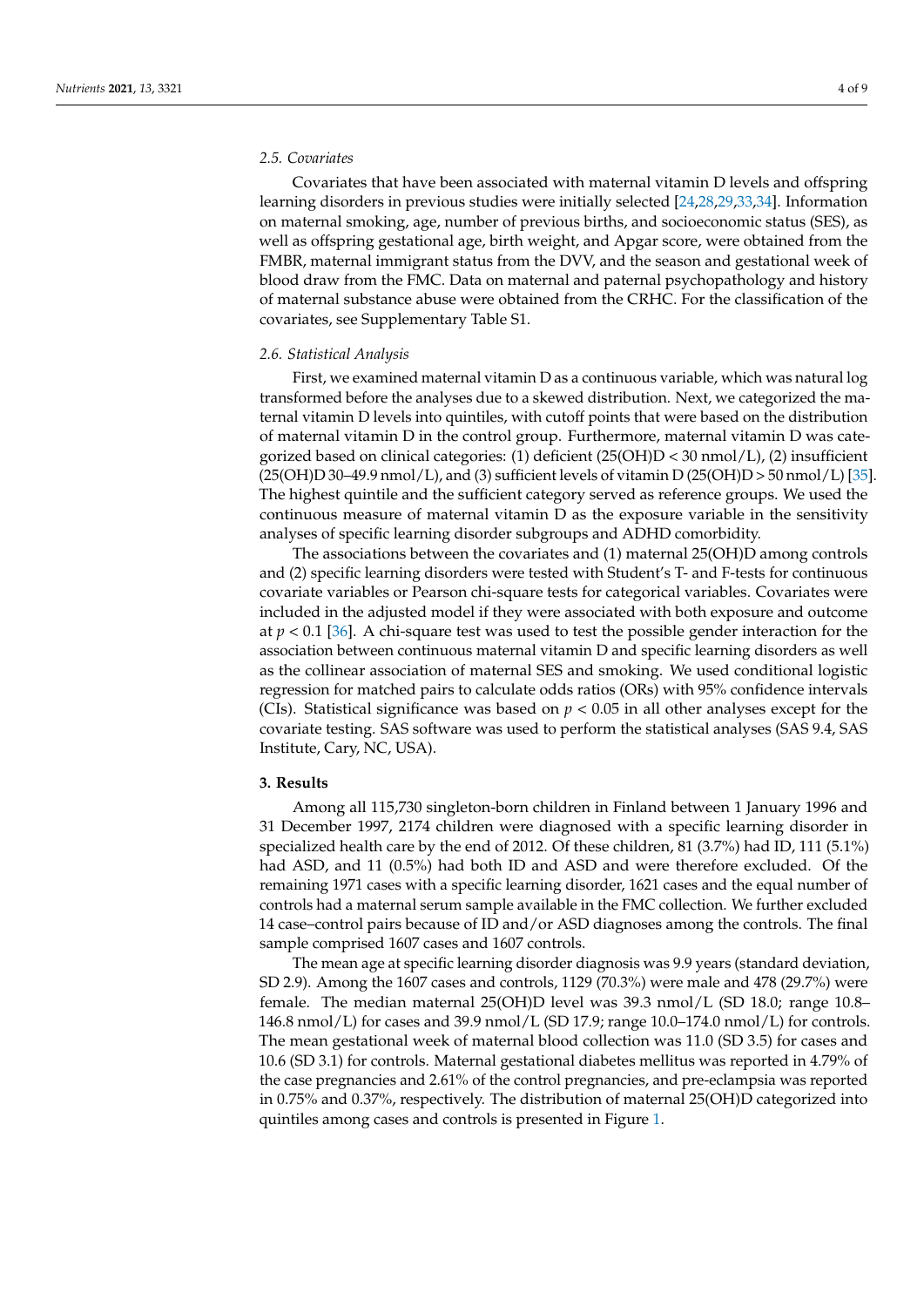

#### Prenatal vitamin D levels by quintiles\*

**Primary 1. Property 1. Considered as the distribution in controls** with specific learning disorders and matched controls. \* Quintiles based on the distribution in controls. controls. \* Quintiles based on the distribution in controls. **Figure 1.** Distribution of maternal 25-hydroxyvitamin D levels in cases with specific learning disorders and matched

> for gestational age were significantly associated with both vitamin D levels among the controls and specific learning disorder diagnosis (Supplementary Table S1). Because of the association between maternal smoking and SES ( $p$  <0.001, data not shown), we included only SES. When we adjusted with smoking instead of SES, or both variables, the results were similar (data not shown). The final adjusted model included maternal age, SES, and offspring weight for gestational age. The final and model included maternal age, and the final age of the final age. Among the covariates, maternal age, smoking, and SES as well as offspring weight

> We found no significant associations between maternal vitamin D and offspring specific learning disorder in the logistic regression analyses when vitamin D was examined as a continuous log-transformed (aOR 0.98, 95% CI 0.82–1.18,  $p = 0.84$ ) or categorical variable (25(OH)D <30 nmol/L: aOR 1.03, 95% CI 0.83–1.28, *p* = 0.77), nor when it was divided into quintiles (aOR for the lowest quintile 1.00, 95% CI 0.78–1.28,  $p = 0.99$ ) (Table 1). The results did not differ in the crude and adjusted analyses (Table 1). Of note, as shown in Figure 1, the number of cases was slightly higher in the lowest quintile compared with the number of controls, but the difference was not statistically significant in the unadjusted or adjusted analyses (Table 1). In addition, we performed analyses with vitamin D levels divided into deciles, and there were also no statistically significant findings in the decile groups (data not shown). Moreover, there was no interaction by gender for the association between continuous log-transformed maternal vitamin D and offspring specific learning disorder (*p* for interaction = 0.61, aOR 0.98 (95% CI 0.79–1.23, *p* = 0.89) for boys and aOR 1.01 (95% CI 0.70–1.44, *p* = 0.97) for girls).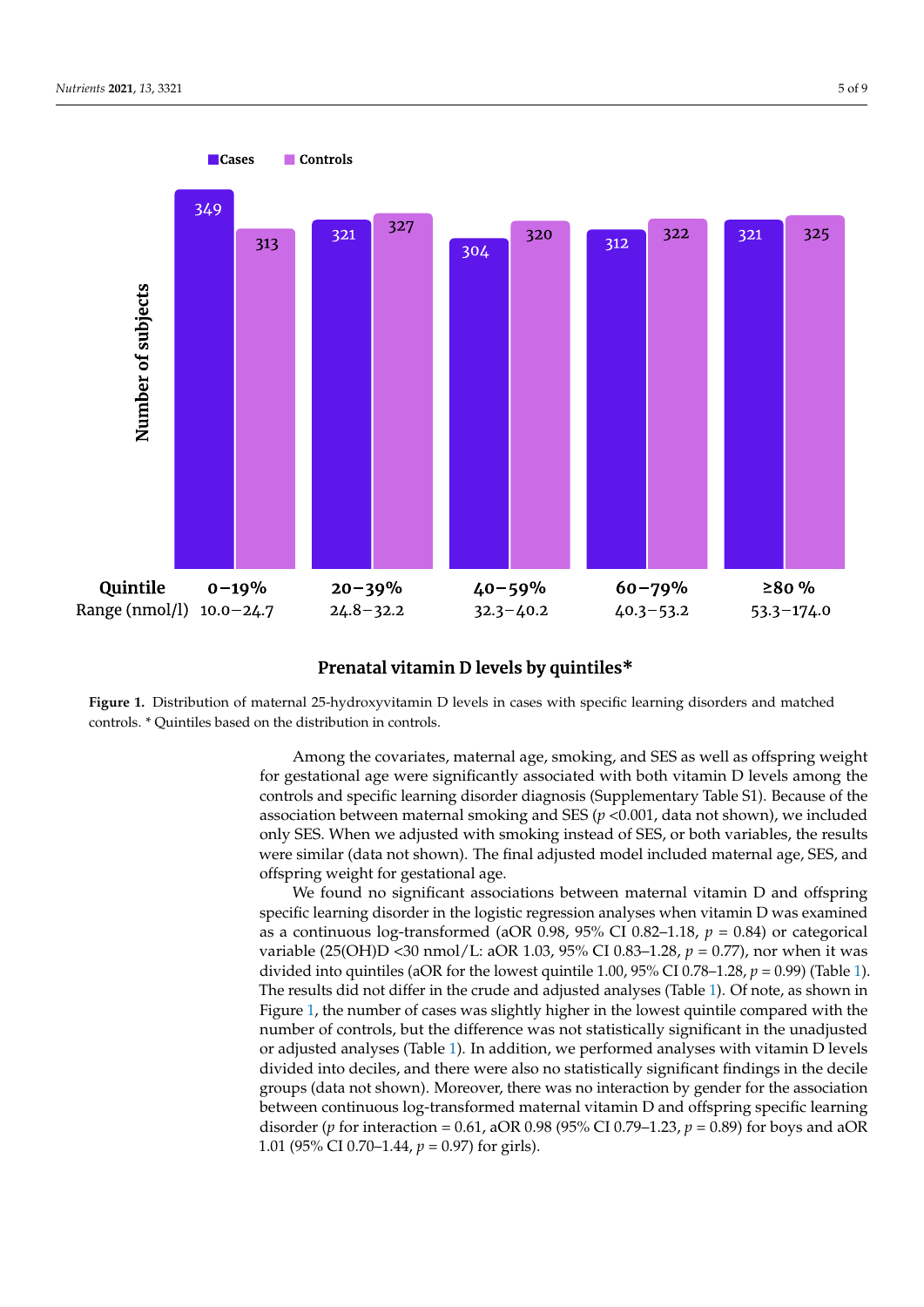| Maternal Vitamin D<br>(nmol/L) | Cases<br>$n = 1607$     | Controls<br>$n = 1607$   | Crude OR<br>$(95\% \text{ CI})$ | $\boldsymbol{p}$ | Adjusted OR $1$<br>$(95\% \text{ CI})$ |      |
|--------------------------------|-------------------------|--------------------------|---------------------------------|------------------|----------------------------------------|------|
| Continuous                     | Mean (SD)<br>39.3(18.0) | Mean (SD)<br>39.9 (17.9) | $0.88(0.74-1.06)$               | 0.17             | $0.98(0.82 - 1.18)$                    | 0.84 |
| Quintiles <sup>2</sup>         | Frequency $(\% )$       | SF requency $(\% )$      |                                 |                  |                                        |      |
| $0 - 19\%$                     | 349 (21.7)              | 313(19.5)                | $1.16(0.91 - 1.47)$             | 0.23             | $1.00(0.78 - 1.28)$                    | 0.99 |
| $20 - 39\%$                    | 321(20.0)               | 327(20.3)                | $1.01(0.81 - 1.28)$             | 0.90             | $0.95(0.75-1.20)$                      | 0.67 |
| $40 - 59\%$                    | 304 (18.9)              | 320 (19.9)               | $0.97(0.77 - 1.22)$             | 0.81             | $0.94(0.74 - 1.19)$                    | 0.60 |
| $60 - 79\%$                    | 312 (19.4)              | 322(20.0)                | $0.99(0.79 - 1.23)$             | 0.89             | $0.92(0.73 - 1.16)$                    | 0.50 |
| $>80\%$                        | 321(20.0)               | 325(20.2)                | Reference                       |                  | Reference                              |      |
| Categorical                    | Frequency (%)           | Frequency $(\%)$         |                                 |                  |                                        |      |
| $30$                           | 598 (37.2)              | 541 (33.7)               | $1.15(0.94 - 1.42)$             | 0.17             | $1.03(0.83 - 1.28)$                    | 0.77 |
| $30 - 50$                      | 632(39.3)               | 685 (42.6)               | $0.95(0.78 - 1.14)$             | 0.55             | $0.91(0.75 - 1.10)$                    | 0.33 |
| >50                            | 377 (23.5)              | 381 (23.7)               | Reference                       |                  | Reference                              |      |

**Table 1.** Association between maternal serum vitamin D and specific learning disorders in offspring.

OR: odds ratio. <sup>1</sup> Adjusted for maternal age, socioeconomic status, and offspring weight for gestational age. For socioeconomic status, the missing category was included as a separate level. Ten cases and eight controls were omitted from the adjusted analyses because of missing data. <sup>2</sup> Distribution based on vitamin D levels in controls.

> In the sensitivity analyses, associations between continuous maternal vitamin D and specific learning disorder subgroups, namely, reading, spelling, and arithmetic disorders, or mixed specific learning disorders were similar across groups (Table 2). However, the low number of subjects in the spelling and arithmetic disorder groups limited the conclusions for these subgroups. Among the 1607 cases, 358 (22.3%) had ADHD, while the frequency among controls was 37 (2.3%). Comorbid ADHD did not affect the association between continuous maternal vitamin D and specific learning disorders (aOR 1.06 (95% CI 0.86–1.31, *p* = 0.59) for the group without comorbid ADHD and aOR 0.76 (95% CI 0.50–1.16, *p* = 0.21) for the group with comorbid ADHD.

**Table 2.** Odds ratios and 95% confidence intervals of the association between continuous maternal serum vitamin D and subtypes of specific learning disorders.

| Specific<br>Learning<br><b>Disorder</b>                | Cases<br>$N = 1607$ | Maternal Vitamin D<br>(nmol/L)<br>Mean (SD) |             | Crude OR<br>$(95\% \text{ CI})$ | p    | Adjusted OR $1$<br>$(95\% \text{ CI})$ | $\boldsymbol{p}$ |
|--------------------------------------------------------|---------------------|---------------------------------------------|-------------|---------------------------------|------|----------------------------------------|------------------|
|                                                        | Frequency (%)       | Cases                                       | Controls    |                                 |      |                                        |                  |
| Reading disorder<br>only                               | 304 (18.9)          | 38.7 (16.3)                                 | 38.7(16.0)  | 0.98<br>$(0.64 - 1.48)$         | 0.90 | $1.14(0.74 - 1.77)$                    | 0.55             |
| Spelling disorder<br>only                              | 39(2.4)             | 39.8 (20.4)                                 | 40.0(17.6)  | 0.87<br>$(0.28 - 2.7)$          | 0.80 | $1.40(0.33 - 6.00)$                    | 0.65             |
| Arithmetic<br>disorder<br>only                         | 22(1.4)             | 43.6(20.9)                                  | 38.9 (17.6) | 3.2<br>$(0.44 - 23.3)$          | 0.25 | $7.6(0.33 - 174.2)$                    | 0.21             |
| Mixed or<br>multiple specific<br>learning<br>disorders | 1242 (77.3)         | 39.3 (18.2)                                 | 40.2(18.4)  | 0.85<br>$(0.70 - 1.04)$         | 0.12 | $0.93(0.75 - 1.14)$                    | 0.47             |

CI, confidence interval. OR, odds ratio.<sup>1</sup> Adjusted for maternal age, socioeconomic status, and offspring birthweight for gestational age. Missing data for covariates in the adjusted analyses: reading disorder only: 3 controls, 2 cases; mixed or multiple learning disorders: 7 controls, 6 cases. Categories according to the International Classification of Diseases, 10th edition: Reading disorder only: F81.0 diagnosis, no other F81.x diagnoses. Spelling disorder only: F81.1 diagnosis, no other F81.x diagnoses. Arithmetic disorder only: F81.2 diagnosis, no other F81.x diagnoses. Mixed or multiple learning disorders: F81.3, F81.8, F81.9 diagnosis and/or two or more diagnoses of F81.0. F81.1 and F81.2.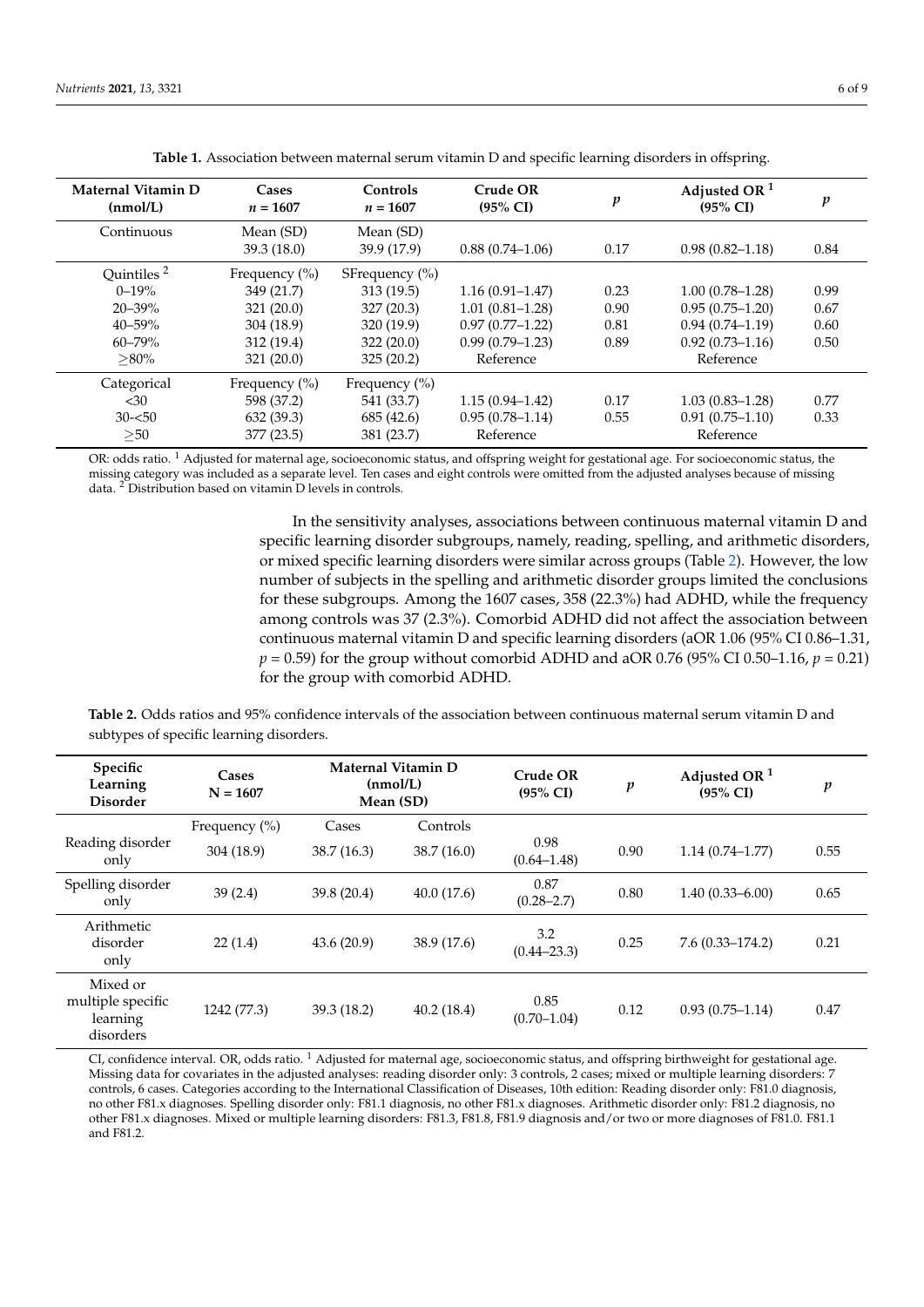#### **4. Discussion**

This is the first study to examine the association between maternal vitamin D levels in prenatal sera and diagnosed specific learning disorders in offspring. We found no significant association between maternal vitamin D and offspring specific learning disorders, but the number of cases was slightly higher compared with the number of controls in the lowest quintile. The findings are in line with some previous studies that have examined maternal serum vitamin D and learning-related outcomes, such as academic achievement or IQ in school-aged children or adolescents [16,17,20]. In contrast, the Australian study that examined language impairment in 5- and 10-year old children [13] and the Danish study [14] that looked at cognitive abilities in adolescents reported positive associations. Differing outcome variables and timing of the vitamin D measurement from maternal sera (early or late pregnancy, cord blood at birth) might explain the heterogeneous findings across studies.

The findings from the present study do not support our hypothesis that prenatal vitamin D deficiency would be an etiological factor for specific learning disorders. Some previous studies have reported positive associations for neuropsychiatric disorders, including ASD, ADHD, and schizophrenia [8–10]. Animal studies have found altered brain morphology, physiology, and gene expression in rodent offspring prenatally deprived of vitamin D. Symptoms have manifested as behavioral dysfunction, increased locomotion, and anxiety, as well as more subtle effects on learning and memory [37]. Additionally, rodent studies have suggested an effect of low prenatal vitamin D on dopaminergic systems [4], which might partly explain why disorders with possible abnormal dopaminergic signaling, such as schizophrenia and ASD, have been associated with prenatal vitamin D deficiency, while in the present study, specific learning disorders were not.

The strengths of this study include the large, randomly selected samples from nationwide data sources and maternal serum samples during pregnancy, which were collected prospectively. Another strength is the use of a uniform diagnostic system (ICD). The specific learning disorder diagnoses from the CRHC are verified by a physician, in contrast to many other studies in which the diagnoses of specific learning disorders have relied on parent report.

However, the register-based diagnoses from specialized services also pose a limitation, as children with milder learning disorders are typically not referred to these services. Therefore, conclusions are limited to the more impending cases of specific learning disorders. Further, the number of cases with arithmetic disorders and spelling disorders, but no other specific learning disorder diagnoses, was small compared to the whole sample. Therefore, the associations were driven predominantly by the cases with multiple or mixed specific learning disorders, for example, reading disorder in combination with arithmetic disorder, and the cases with only reading disorders.

It is also worth noting that the serum samples in the study were collected in the first or early second trimester of the pregnancy only, which limits our conclusions of the possible effect of maternal vitamin D deficiency during later phases of pregnancy on offspring specific learning disorders. However, systematic reviews [21,23] have concluded that studies were more likely to find positive associations between low maternal vitamin D levels and adverse cognitive outcomes if the serum samples were collected in early or midpregnancy. Furthermore, studies that have measured serum vitamin D at multiple time points in pregnancy have found correlated measures over the course of pregnancy [19,38].

#### **5. Conclusions**

Previous studies have suggested prenatal vitamin D as an important factor for many developmental outcomes in offspring. Particularly, prenatal vitamin D deficiency has been associated with neuropsychiatric outcomes such as ASD, ADHD, and schizophrenia. However, this study found no association between prenatal vitamin D deficiency and offspring specific learning disorders.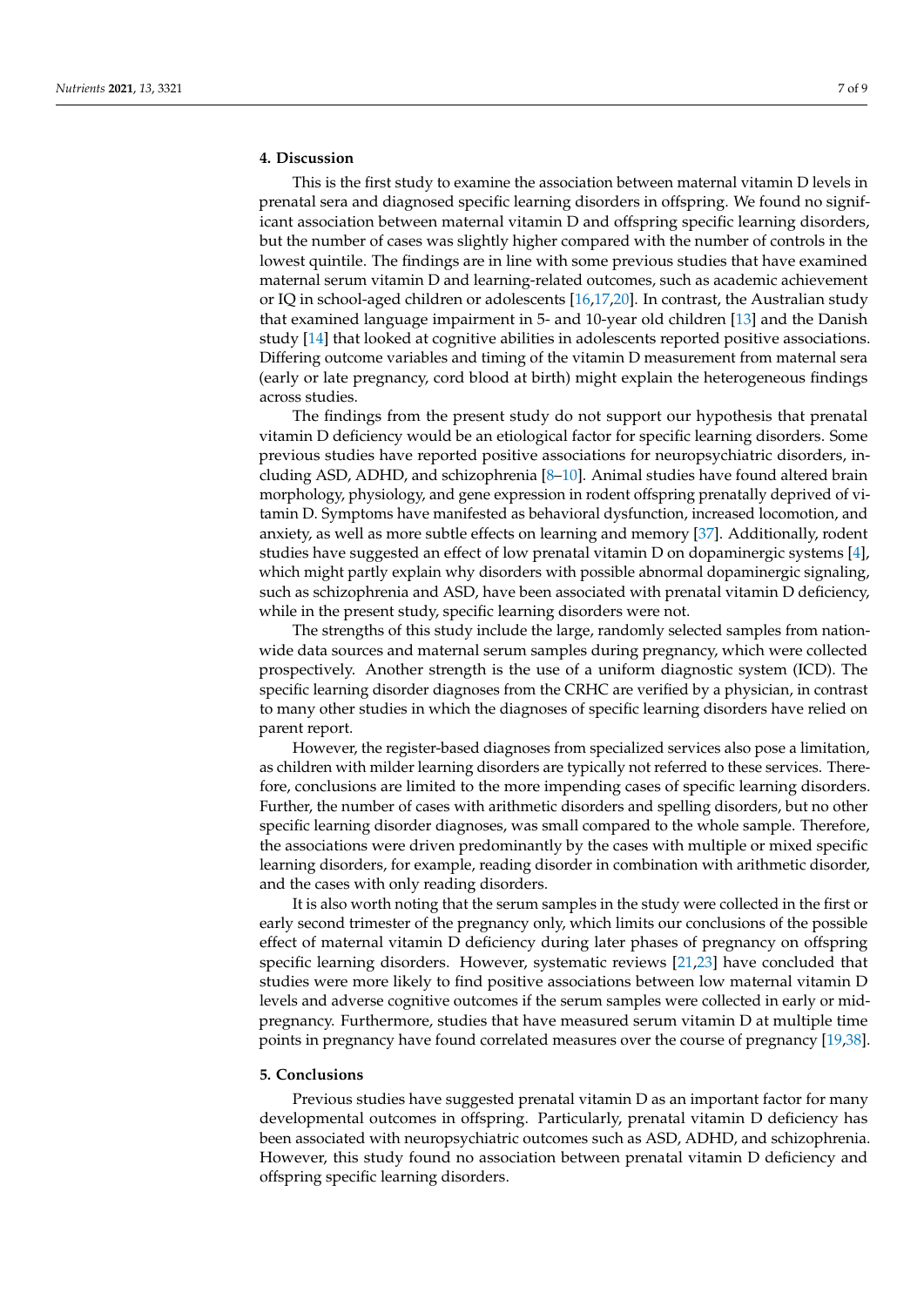**Supplementary Materials:** The following are available online at [https://www.mdpi.com/article/](https://www.mdpi.com/article/10.3390/nu13103321/s1) [10.3390/nu13103321/s1,](https://www.mdpi.com/article/10.3390/nu13103321/s1) Table S1: Relationship between covariates and maternal serum vitamin D among controls, and covariates, and specific learning disorder diagnosis in case and control subjects.

**Author Contributions:** Conceptualization, A.S., B.A. and S.U.; methodology, B.A., S.H.-Y.-S., S.U., A.S.B., K.C.-P. and A.S.; validation, H.Ö.; formal analysis, S.H.-Y.-S.; investigation, H.Ö.; data curation, S.H.-Y.-S.; writing—original draft preparation, B.A. and S.U.; writing—review and editing, S.H.-Y.-S., A.S.B., K.C.-P., H.Ö. and A.S.; visualization, B.A.; supervision, A.S.; project administration, A.S.; funding acquisition, A.S., B.A. and S.U. contributed equally as co-first authors. All authors have read and agreed to the published version of the manuscript.

**Funding:** This research was funded by the Academy of Finland INVEST Flagship Programme (decision number: 320162) and the Academy of Finland Health from Cohorts and Biobanks Programme (decision number: 308552). In addition, Dr Arrhenius received grant funding from Svenska Kulturfonden.

**Institutional Review Board Statement:** The study was approved by the Ethics Committee of the Hospital District of Southwest Finland, by the data protection authorities at the National Institute for Health and Welfare, and by the Institutional Review Board of the New York State Psychiatric Institute.

**Informed Consent Statement:** Informed consent was obtained from all subjects involved in the study.

**Data Availability Statement:** Deidentified individual participant data will not be made available due to ethical restrictions. Summary level data can be obtained from the corresponding author upon reasonable request.

**Acknowledgments:** We thank docent Heljä-Marja Surcel for her contribution to the laboratory analyses and Joonas Laitinen for his help with data management.

**Conflicts of Interest:** The authors declare no conflict of interests. The funders had no role in the design of the study; in the collection, analyses, or interpretation of data; in the writing of the manuscript; or in the decision to publish the results.

#### **References**

- 1. Eyles, D.W.; Smith, S.; Kinobe, R.; Hewison, M.; McGrath, J.J. Distribution of the Vitamin D Receptor and 1 Alpha-Hydroxylase in Human Brain. *J. Chem. Neuroanat.* **2005**, *29*, 21–30. [\[CrossRef\]](http://doi.org/10.1016/j.jchemneu.2004.08.006) [\[PubMed\]](http://www.ncbi.nlm.nih.gov/pubmed/15589699)
- 2. Langub, M.C.; Herman, J.P.; Malluche, H.H.; Koszewski, N.J. Evidence of Functional Vitamin D Receptors in Rat Hippocampus. *Neuroscience* **2001**, *104*, 49–56. [\[CrossRef\]](http://doi.org/10.1016/S0306-4522(01)00049-5)
- 3. Eyles, D.W.; Burne, T.H.J.; McGrath, J.J. Vitamin D, Effects on Brain Development, Adult Brain Function and the Links between Low Levels of Vitamin D and Neuropsychiatric Disease. *Front. Neuroendocr.* **2013**, *34*, 47–64. [\[CrossRef\]](http://doi.org/10.1016/j.yfrne.2012.07.001) [\[PubMed\]](http://www.ncbi.nlm.nih.gov/pubmed/22796576)
- 4. Kesby, J.P.; Cui, X.; Ko, P.; McGrath, J.J.; Burne, T.H.J.; Eyles, D.W. Developmental Vitamin D Deficiency Alters Dopamine Turnover in Neonatal Rat Forebrain. *Neurosci. Lett.* **2009**, *461*, 155–158. [\[CrossRef\]](http://doi.org/10.1016/j.neulet.2009.05.070) [\[PubMed\]](http://www.ncbi.nlm.nih.gov/pubmed/19500655)
- 5. Zhang, M.-X.; Pan, G.-T.; Guo, J.-F.; Li, B.-Y.; Qin, L.-Q.; Zhang, Z.-L. Vitamin D Deficiency Increases the Risk of Gestational Diabetes Mellitus: A Meta-Analysis of Observational Studies. *Nutrients* **2015**, *7*, 8366–8375. [\[CrossRef\]](http://doi.org/10.3390/nu7105398) [\[PubMed\]](http://www.ncbi.nlm.nih.gov/pubmed/26437429)
- 6. Javaid, M.K.; Crozier, S.R.; Harvey, N.C.; Gale, C.R.; Dennison, E.M.; Boucher, B.J.; Arden, N.K.; Godfrey, K.M.; Cooper, C.; Princess Anne Hospital Study Group. Maternal Vitamin D Status during Pregnancy and Childhood Bone Mass at Age 9 Years: A Longitudinal Study. *Lancet* **2006**, *367*, 36–43. [\[CrossRef\]](http://doi.org/10.1016/S0140-6736(06)67922-1)
- 7. Qin, L.-L.; Lu, F.-G.; Yang, S.-H.; Xu, H.-L.; Luo, B.-A. Does Maternal Vitamin D Deficiency Increase the Risk of Preterm Birth: A Meta-Analysis of Observational Studies. *Nutrients* **2016**, *8*, 301. [\[CrossRef\]](http://doi.org/10.3390/nu8050301)
- 8. Sourander, A.; Upadhyaya, S.; Surcel, H.-M.; Hinkka-Yli-Salomäki, S.; Cheslack-Postava, K.; Silwal, S.; Sucksdorff, M.; McKeague, I.W.; Brown, A.S. Maternal Vitamin D Levels during Pregnancy and Offspring Autism Spectrum Disorder. *Biol. Psychiatry* **2021**. [\[CrossRef\]](http://doi.org/10.1016/j.biopsych.2021.07.012)
- 9. Eyles, D.W.; Trzaskowski, M.; Vinkhuyzen, A.A.E.; Mattheisen, M.; Meier, S.; Gooch, H.; Anggono, V.; Cui, X.; Tan, M.C.; Burne, T.H.J.; et al. The Association between Neonatal Vitamin D Status and Risk of Schizophrenia. *Sci. Rep.* **2018**, *8*, 17692. [\[CrossRef\]](http://doi.org/10.1038/s41598-018-35418-z)
- 10. Sucksdorff, M.; Brown, A.S.; Chudal, R.; Surcel, H.-M.; Hinkka-Yli-Salomäki, S.; Cheslack-Postava, K.; Gyllenberg, D.; Sourander, A. Maternal Vitamin D Levels and the Risk of Offspring Attention-Deficit/Hyperactivity Disorder. *J. Am. Acad. Child Adolesc. Psychiatry* **2020**, *60*, 142–151. [\[CrossRef\]](http://doi.org/10.1016/j.jaac.2019.11.021)
- 11. Moll, K.; Kunze, S.; Neuhoff, N.; Bruder, J.; Schulte-Körne, G. Specific Learning Disorder: Prevalence and Gender Differences. *PLoS ONE* **2014**, *9*, e103537. [\[CrossRef\]](http://doi.org/10.1371/journal.pone.0103537) [\[PubMed\]](http://www.ncbi.nlm.nih.gov/pubmed/25072465)
- 12. Zablotsky, B.; Black, L.I.; Maenner, M.J.; Schieve, L.A.; Danielson, M.L.; Bitsko, R.H.; Blumberg, S.J.; Kogan, M.D.; Boyle, C.A. Prevalence and Trends of Developmental Disabilities among Children in the United States: 2009–2017. *Pediatrics* **2019**, *144*. [\[CrossRef\]](http://doi.org/10.1542/peds.2019-0811) [\[PubMed\]](http://www.ncbi.nlm.nih.gov/pubmed/31558576)